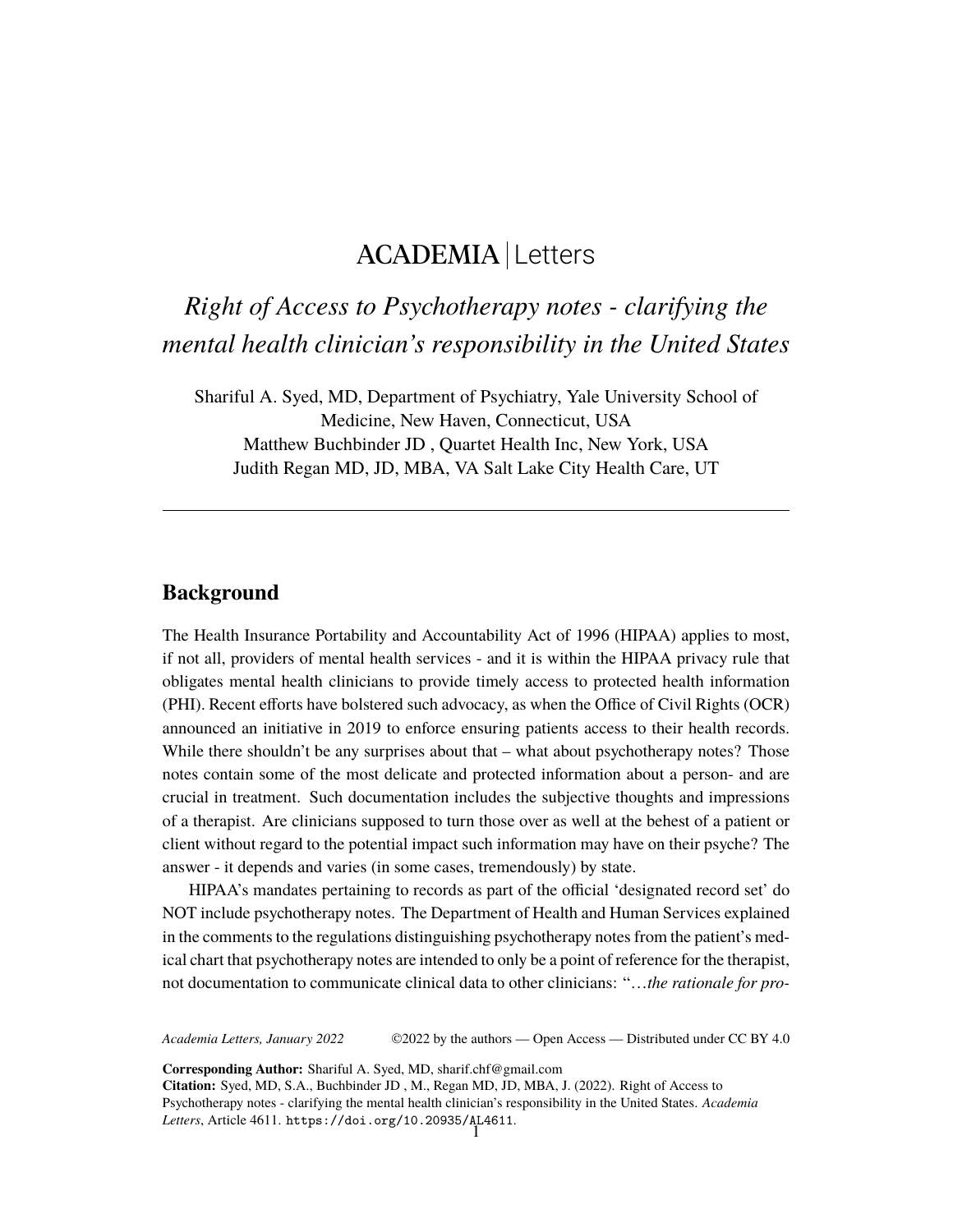*viding special protection for psychotherapy notes is not only that they contain particularly sensitive information, but also that they are the personal notes of the therapist, intended to help him or her recall the therapy discussion and are of little or no use to others not involved in the therapy. Information in these notes is not intended to communicate to, or even be seen by, persons other than the therapist.* In addition to maintaining the confidentiality of psychotherapy notes, there are ethical, legal, and clinical matters that would give providers pause to consider before providing patients access to their psychotherapy notes.

## *Right of Access - Clinical and Ethical Considerations*

The ethical duty of a physician is to maintain confidentiality dates as far back as the Hippocratic tradition. The legal concept of privilege is afforded to the recipient of treatment and accordingly is their right to have their confidential information protected. Confidentiality is the duty of the physician to protect patient confidences. At the same time, mental health professionals are increasingly called upon to perform diverse tasks which test the limits of confidentiality and an individual privilege to such: analyze the suitability of individuals for child custody, to determine individual risk of harm to self/others, to establish the terms of reference for criminal guilt, to warn possible victims of the threat intended or implied that may bring harm to them - such roles and responsibilities often concern patients of potential 'punishment' and potentially reduce the likelihood of disclosing pertinent sensitive information.

# *Right of Access - Law*

There is a misconception among many that HIPAA applies to all health information in the United States. In fact, privacy obligations only attach to health data when being held by an individual or entity that has a duty (physicians, most often) under an applicable law. Further, the same type of data may have different privacy obligations attached to it when held or created in different contexts. For example, information related to history and physical health could be subject to the Family Education Rights and Privacy Act (FERPA) if the treatment occurred at an educational institution, Part 2 - if treatment related to substance use disorder treatment, or HIPAA - if done during an annual exam at a patient's primary care provider. The United States utilizes a dual federalism system of governance, which means that the power of governance is divided between the federal and state governments. The Supremacy Clause of the United States Constitution dictates the general rule that federal law is the "law of the land" and preempts any contradictory state laws. However, Congress can deviate from this general rule and defer to contradictory state laws by including provisions in statutes stating as much.

*Academia Letters, January 2022* ©2022 by the authors — Open Access — Distributed under CC BY 4.0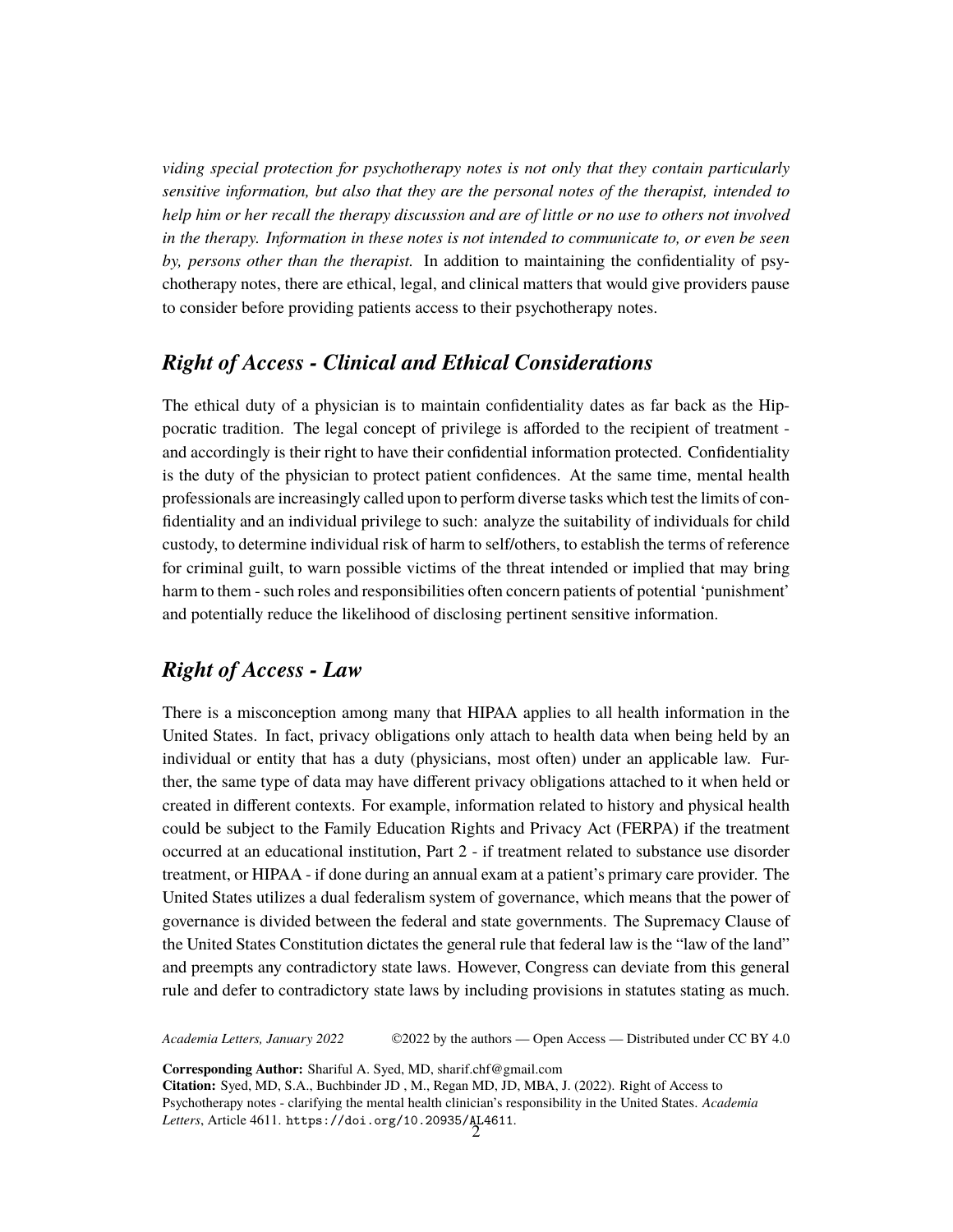They do so intentionally in deferring to state laws in matters pertaining to right of access - such that greater privacy rights are granted to an individual receiving treatment. Thus, providers must consider federal and their state's law in determining what their exact requirements are in maintaining clinical documentation and providing access thereto. *Accordingly, if state law provides a right of access to the psychotherapy notes, they may not be withheld pursuant to the exception to the right of access for psychotherapy notes under HIPAA.*

If state law does not allow a provider to withhold psychotherapy notes pursuant to a right of access request and there is an ethical or clinical reason why it would be beneficial to withhold them, providing written summaries in lieu of the actual psychotherapy notes may be a good alternative. While normally under HIPAA, written summaries of medical records may only be provided instead of the actual records if the patient agrees in advance of the production24. However, because there is no right of access to the psychotherapy notes under HIPAA, patient consent would not be required if state law does not require consent.

#### **Navigating the clinical reality**

All other information pertaining to intimate details of a patient's life (contents typical of process notes) should be kept separately for a practitioner's use only in psychotherapy notes. Integrating this information in one's practice may, at the very least, prepare them for the potential scenario in which there is a perceived conflict/risk associated with release of one's therapy process notes to a patient or third-party. In many scenarios the law accommodates clinical circumstances that pertain to providing access to psychotherapy records (see table 1).Clinical circumstances (aka the psychological wellbeing and health of the patient) are given high importance by the law, appropriately, over other areas of concern. As referred to above and in table, there are clinical circumstances where harm or providing access outweighs right to access- demonstrating such carefully through careful documentation is critical to avoid misinterpretation by the legal system. *Here are some potential factors to consider in a potential exception to right of access: the presence of characterological disturbance; relative acuity of symptoms and associated safety risk of harm to self/others; the current therapeutic alliance with practitioner and how it may be impacted by receipt of therapy notes; potential ways in which notes may be utilized (i.e., litigation) and how that may impact the patient's treatment trajectory.* As table 1 illustrates, there are no two states that are exactly alike in their definition of specific circumstances in which access can be directly or indirectly denied.

*Academia Letters, January 2022* ©2022 by the authors — Open Access — Distributed under CC BY 4.0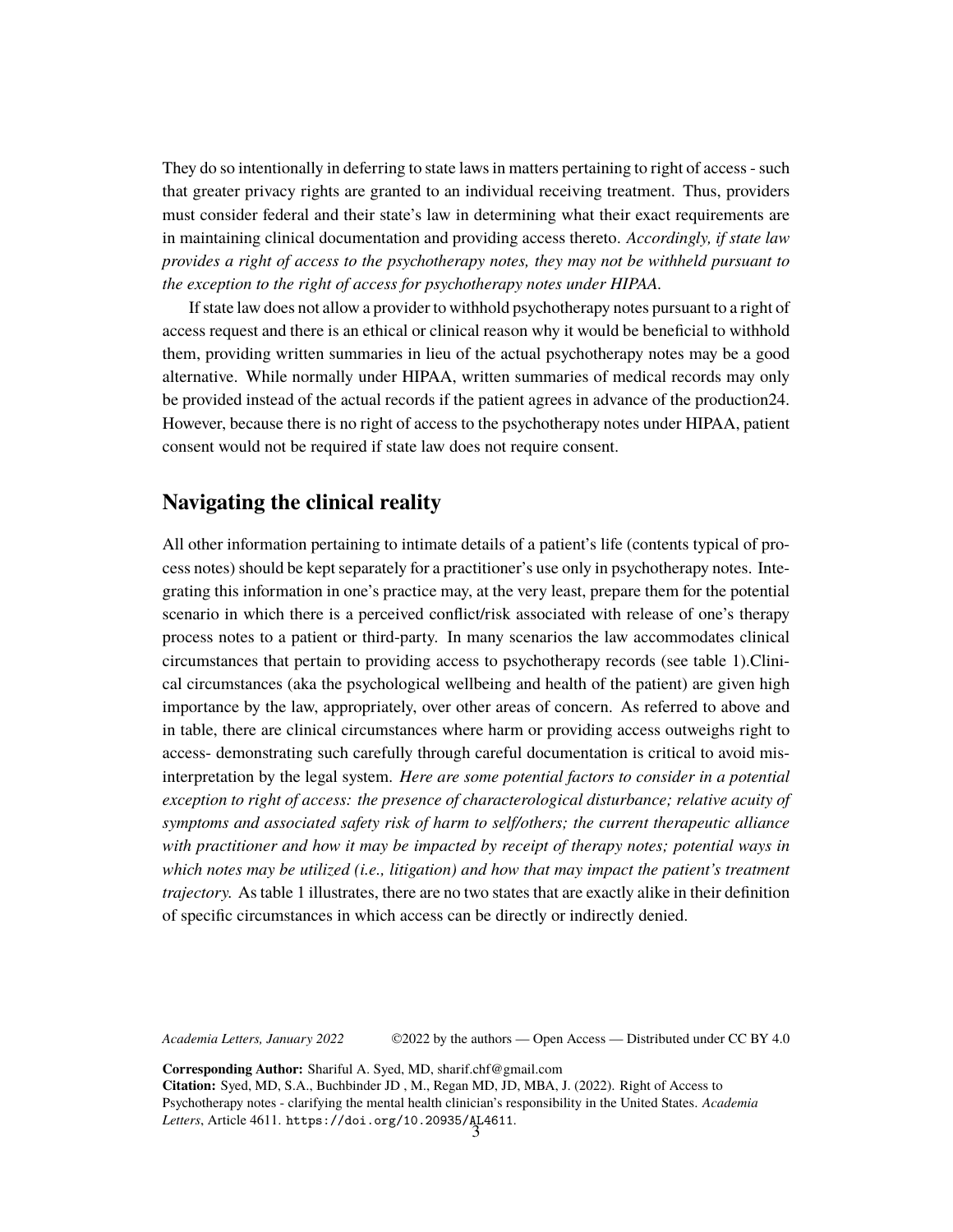# **Conclusion**

An individual's right to access therapy notes is a matter that is handled with meticulous attention by the spheres of medicine, ethics, and both federal and state law. While federal guidance is provided for in the HIPAA and other federal healthcare privacy laws, each state can set alternative standards and exceptions. Further complicating the matter, clinicians are not typically provided education on how to handle these sensitive matters. Proactive awareness of the guiding forces and applicability of local state regulation will assist clinicians navigate the medical-legal challenges associated with access to psychotherapy notes while providing the highest quality of clinical care.

*Academia Letters, January 2022* ©2022 by the authors — Open Access — Distributed under CC BY 4.0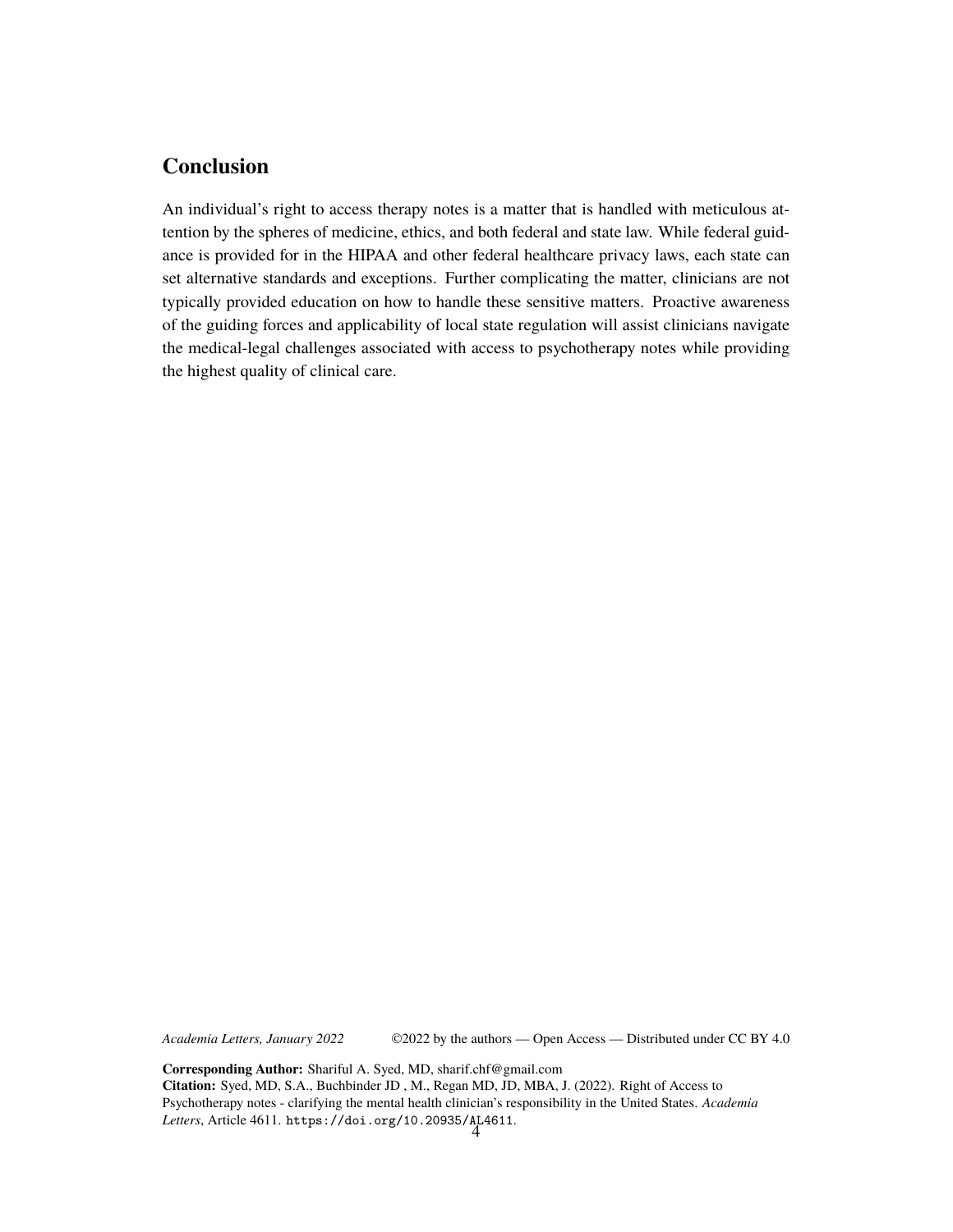### **References**

- 1. Berner ES, Detmer DE, Simborg D. Will the wave finally break? A brief view of the adoption of electronic medical records in the United States. Journal of the American Medical Informatics Association. 2005;12(1):3-7.
- 2. Miller RH, Sim I. Physicians' use of electronic medical records: barriers and solutions. Health affairs. 2004;23(2):116-26.
- 3. Burde H. The HITECH act: an overview. AMA Journal of Ethics. 2011;13(3):172-5.
- 4. Baker A. Crossing the quality chasm: a new health system for the 21st century: British Medical Journal Publishing Group; 2001.
- 5. Nazi KM, Hogan TP, McInnes DK, Woods SS, Graham G. Evaluating patient access to Electronic Health Records: results from a survey of veterans. Medical Care. 2013:S52-S6.
- 6. Delbanco T, Walker J, Bell SK, Darer JD, Elmore JG, Farag N, et al. Inviting patients to read their doctors' notes: a quasi-experimental study and a look ahead. Annals of internal medicine. 2012;157(7):461-70.
- 7. Ross SE, Lin C-T. The effects of promoting patient access to medical records: a review. Journal of the American Medical Informatics Association. 2003;10(2):129-38.
- 8. Beard L, Schein R, Morra D, Wilson K, Keelan J. The challenges in making electronic health records accessible to patients. Journal of the American Medical Informatics Association. 2012;19(1):116-20.
- 9. Peacock S, Reddy A, Leveille SG, Walker J, Payne TH, Oster NV, et al. Patient portals and personal health information online: perception, access, and use by US adults. Journal of the American Medical Informatics Association. 2017;24(e1):e173-e7.

*Academia Letters, January 2022* ©2022 by the authors — Open Access — Distributed under CC BY 4.0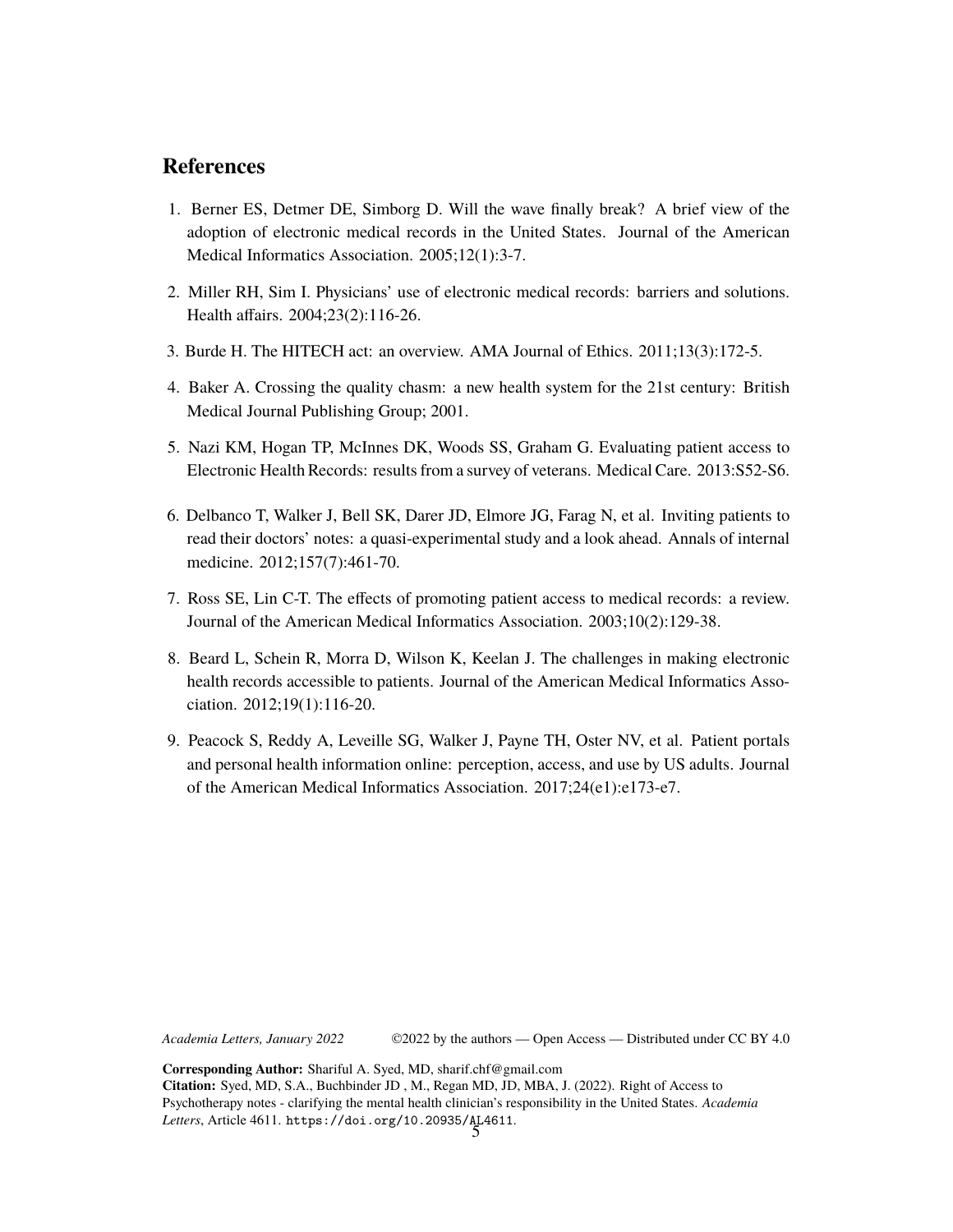#### **| State | Exception to access: | Statute/Notes:**

- | New York | Provider may deny access to all or part of the information and may grant access to a prepared summary of the information if, after consideration of all the attendant facts and circumstances, the provider determines that the request to review all or a part of the patient information can reasonably be expected to cause substantial and identifiable harm to the subject or others which would outweigh the qualified person's right of access to the information  $(18(3)(d)(i))$ . | [PHL](https://codes.findlaw.com/ny/public-health-law/pbh-sect-18.html) § 18  $(3)(d)(i))$
- | California | The health care provider may decline to permit inspection or provide copies of psychotherapy notes to a patient if the health care provider determines there is a "substantial risk of significant adverse or detrimental consequences to the patient in seeing or receiving" such psychotherapy notes. | H&SC § 123115(b)
- | Texas | The professional may deny access to any portion of a record if the professional determines that release of that portion would be harmful to the patient's physical, mental, or emotional health. | Sec. 611.0045 (Right to mental health record)
- | Massachusetts | A psychotherapist may prohibit access to that portion of the mental health record generated by psychotherapist if the psychotherapist believes that access to those specific records would "adversely affect the patient's well-being". If a psychotherapist limits access, he, or she must provide the individual with a summary of the psychotherapy records. | 'Your rights regarding access to mental health records in Massachusetts' (prepared by mental health legal advisors committee February 2010)
- | Florida | Patients shall have reasonable access to their clinical records unless such access is determined by the patient's physician to be harmful to the patient. | Title XXIX, Chapter 394.461

*Academia Letters, January 2022* ©2022 by the authors — Open Access — Distributed under CC BY 4.0